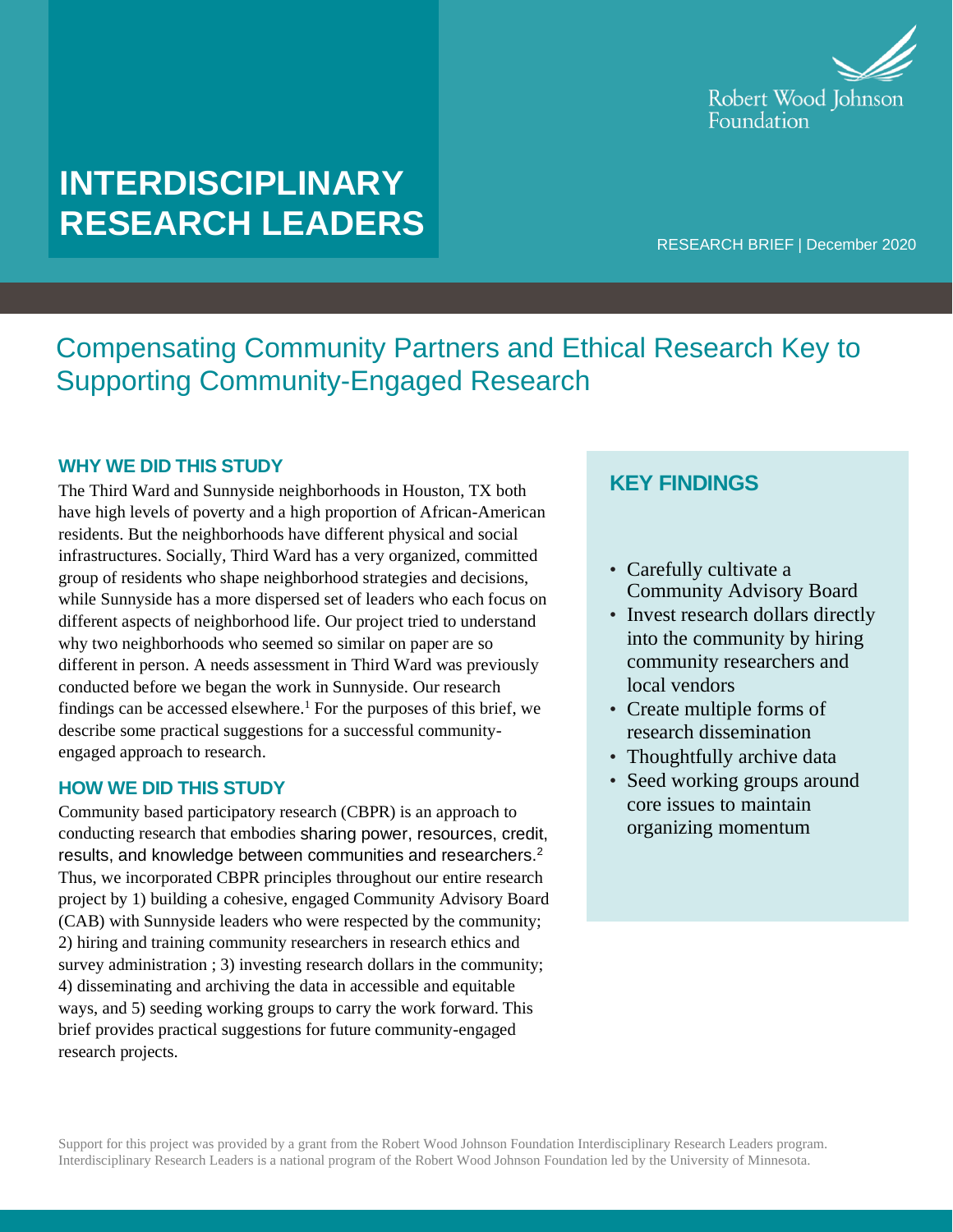### **Sunnyside Community Meeting**



In close collaboration with our CAB, we designed a needs assessment survey for Sunnyside, and hired and trained five community researchers to collect data door-to-door. The research training was overseen by two experienced researchers who previously collected data in the Third Ward. We first sent letters to all sampled households notifying them that a community researcher would come by their home within the week. Based on a clustered random sample design, our community researchers ultimately reached 417 heads of household, representing 1,312 total residents. In all, 24% of sampled residents agreed to participate and completed the 40-minute-long survey. Survey participants were compensated \$50 for their time. Our sample was slightly older and more female than the neighborhood as a whole, but overall was reasonably representative of the Sunnyside area. Once the data was cleaned and coded, we held meetings with our CAB to discuss findings and next steps. The CAB was instrumental in our dissemination decisions, both in terms of the content of the materials and in their delivery. In addition to smaller presentations for community groups, our CAB organized a large community meeting (pictured) attended by over 100 Sunnyside residents where we presented the results of the survey. Additionally, working groups were formed during the meeting that continued to convene around core issues of interest.

#### **WHAT WE FOUND**

While complete findings can be accesse[d here,](https://www.bakerinstitute.org/media/files/research-document/5e17d4a1/chb-pub-sunnyside-110819.pdf) we want to highlight just a few that were impactful for our CAB. First, while worries about crime were pervasive, neighborhood satisfaction (60%) and voter participation (79%) were very high. In addition, more than 60% of residents believed their neighbors would offer to help in certain situations. The data we gathered was leveraged by our CAB to effectuate change. We believe our approach to this project increased the capacity of our CAB to work together to advance common and community interests. In this section, we focus on lessons learned and practical suggestions for researchers interested in community-engaged projects.

#### *Build A Cohesive Advisory Board*

While many researchers may engage community members in their work, we learned that it's critical to select leaders that authentically represented community members and would hold us accountable to ensure that our research goals and objectives were community-led. Because leadership in Sunnyside was more diffuse than other neighborhoods, such as Third Ward, we needed to recruit people who represented different constituencies (e.g., elders, parents, religious